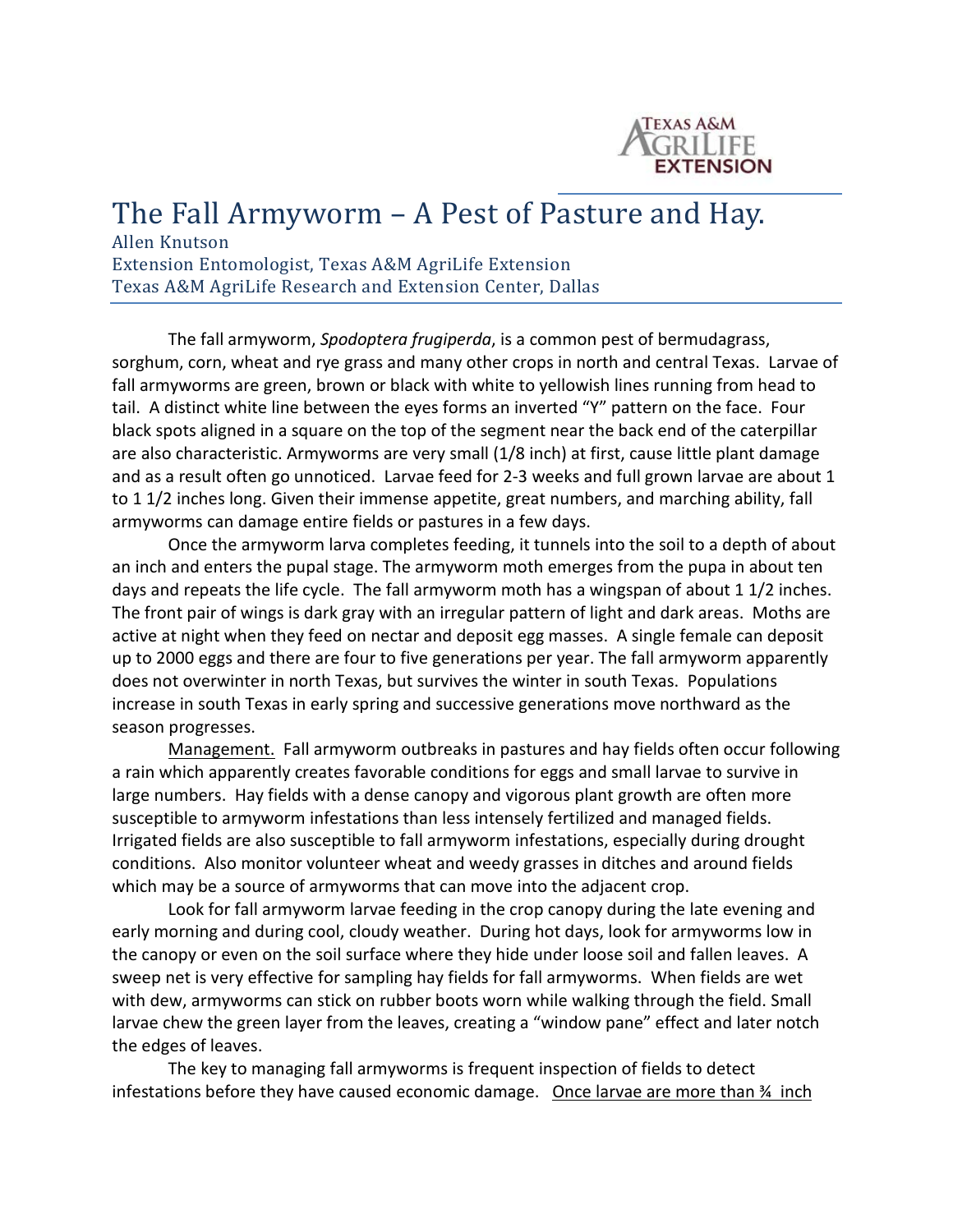long, the quantity of foliage they eat increases dramatically. During their final 2-3 days of feeding, armyworms eat 80% of the total foliage consumed during their entire development.

The density of armyworms sufficient to justify insecticide treatment depends on the stage of crop growth and value of the crop. Seedling plants can tolerate fewer armyworms than established plants. Infestations of more than 2-3 armyworms (1/2 inch or longer) per square foot may justify an insecticide application. If practical, apply insecticides early in the morning or late in the evening when armyworm larvae are most active and therefor most likely to come into contact with the insecticide spray. If the field is near harvest, an early harvest, rather than an insecticide treatment, is an option.

Always read and follow all label instructions on pesticide use and restrictions. Information below is provided for educational purposes only.

|                                             | msecuciues iabeieu for fair armyworm in pasture, grasses, anu nay. 2010. |                       | <b>Pre-harvest</b>         |                                                                                 |
|---------------------------------------------|--------------------------------------------------------------------------|-----------------------|----------------------------|---------------------------------------------------------------------------------|
|                                             |                                                                          | Pre-grazing           | interval for               |                                                                                 |
| <b>Active ingredient</b>                    | <b>Insecticide</b>                                                       | interval (days)       | hay (days)                 | <b>Remarks</b>                                                                  |
| beta-cyfluthrin                             | Baythroid                                                                | 0                     | 0                          | Restricted use                                                                  |
| carbaryl                                    | Sevin 4F, Sevin 80S,<br>Carbaryl 4L, Sevin<br><b>XLR Plus</b>            | 14                    | 14                         | General use                                                                     |
| chlorantraniliprole                         | Prevathon, Coragen                                                       | $\overline{0}$        | $\overline{0}$             | General use                                                                     |
| chlorantraniliprole +<br>lambda-cyhalothrin | <b>Besiege</b>                                                           | $\mathbf 0$           | $\overline{7}$             | Restricted use                                                                  |
| cyfluthrin                                  | Tombstone                                                                | $\mathbf 0$           | $\mathbf 0$                | Restricted use                                                                  |
| diflubenzuron                               | Dimilin 2L                                                               | None<br>listed        | $\mathbf{1}$               | Restricted use; apply at<br>egg hatch and larvae are<br>less than 1/2 inch long |
| gamma-cyhalothrin                           | Declare                                                                  | $\mathbf 0$           | $\overline{7}$             | Restricted use                                                                  |
| lambda-cyhalothrin                          | Warrior II, Karate,<br>Lambda-cy,<br>generics                            | $\mathbf 0$           | 7 for hay,<br>0 for forage | Restricted use                                                                  |
| malathion                                   | <b>Malathion 57EC</b>                                                    | $\mathbf 0$           | $\mathbf 0$                | General use                                                                     |
| methoxyfenozide                             | Intrepid 2F                                                              | $\overline{0}$        | $\overline{7}$             | General use. Apply when<br>first signs of feeding occur                         |
| spinosad                                    | Tracer, Blackhawk                                                        | Allow spray<br>to dry | 3                          | General use; target small<br>larvae or egg hatch                                |
| zeta-cypermethrin                           | <b>Mustang Maxx</b>                                                      | Allow spray<br>to dry | $\overline{0}$             | Restricted use                                                                  |

## **Insecticides labeled for fall armyworm in pasture, grasses, and hay. 2018.**